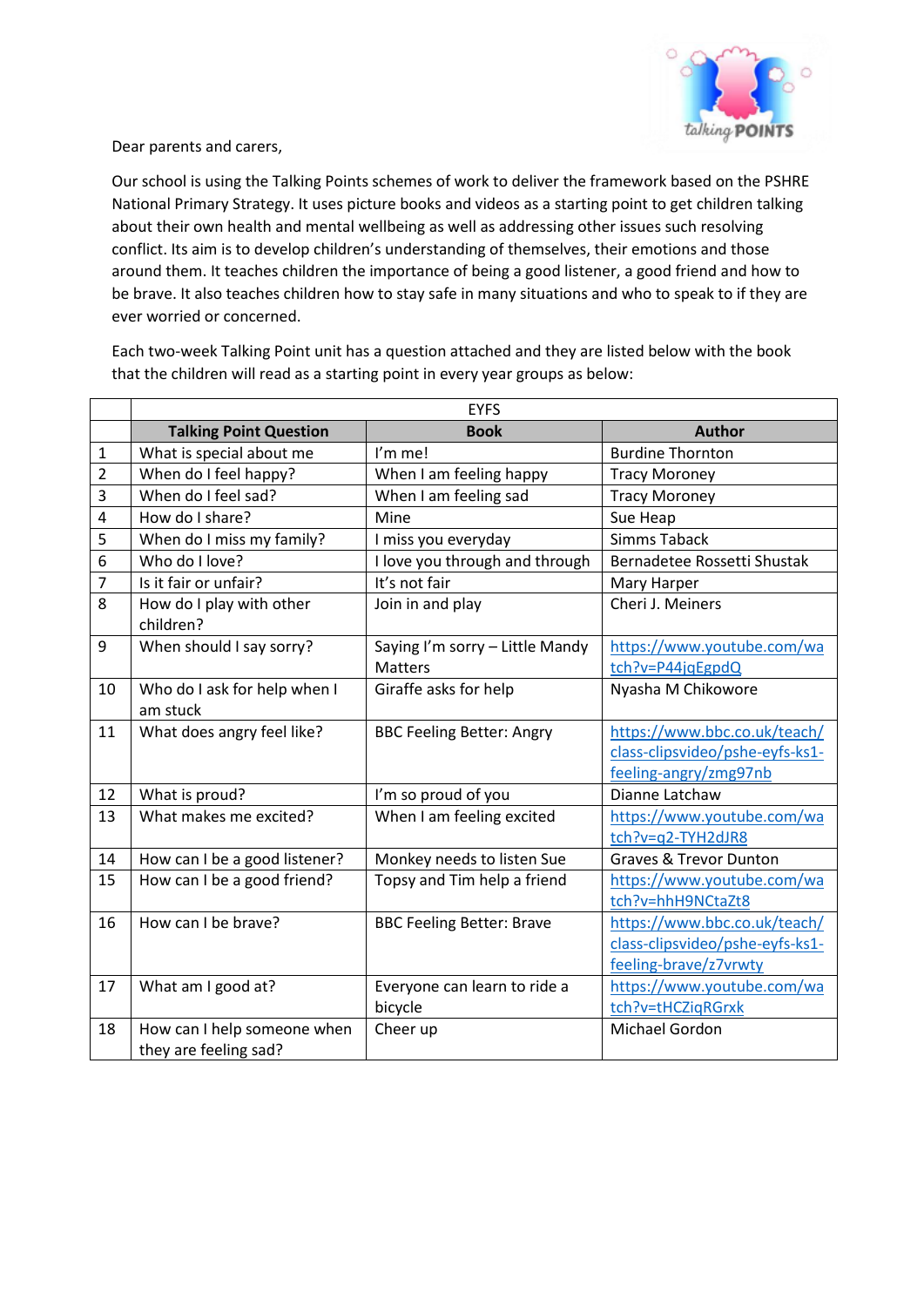|                | Year 1                           |                               |                                    |
|----------------|----------------------------------|-------------------------------|------------------------------------|
|                | <b>Talking Point Question</b>    | <b>Book</b>                   | <b>Author</b>                      |
| 1              | Who is in my family?             | Love is a family              | Roma Downey                        |
| $\overline{2}$ | Who are my important people?     | Under the love umbrella       | Davina Bell                        |
| 3              | What makes a person?             | Whoever you are               | Mem Fox                            |
| 4              | What makes me happy?             | Augustus and his smile        | Catherine Raynor                   |
| 5              | What does sad feel like?         | My yellow balloon             | <b>Tiffany Papageorge</b>          |
| 6              | Why do we have rules?            | Bella's rules                 | Elissa Haden Guest                 |
| 7              | Is it kind or unkind?            | Thank you Omu                 | Oge Mora                           |
| 8              | Is teasing ever okay?            | <b>Tease Monster</b>          | Julia Cook                         |
| 9              | What should I do if I don't like | No means no                   | Jayneen Sanders                    |
|                | it?                              |                               |                                    |
| 10             | What does worry feel like?       | The huge bag of worries       | Virginia Ironside                  |
| 11             | How do I keep safe?              | No dragons for tea            | Jean E Pendzewol                   |
| 12             | What should I do in an           | George's dragon at the        | <b>Claire Freedman and Russell</b> |
|                | emergency?                       | firestation                   | Julian                             |
| 13             | When should I wash my hands?     | I don't want to wash my hands | <b>Tony Ross</b>                   |
| 14             | Why are teeth important?         | The tooth book                | Dr Seuss                           |
| 15             | What should I do with money?     | A chair for my mother         | Vera B Williams                    |
| 16             | What did I need as a baby?       | The baby's catalogue          | Janet and Allen Ahlberg            |
| 17             | How can I be more grown up?      | Peter's chair                 | Ezra Jack Keats                    |
| 18             | Do I have to be the best?        | Giraffes can't dance          | Giles Andreau                      |

|                | Year 2                           |                               |                                |
|----------------|----------------------------------|-------------------------------|--------------------------------|
|                | <b>Talking Point Question</b>    | <b>Book</b>                   | <b>Author</b>                  |
| $\mathbf{1}$   | Why should I exercise?           | Get up and go                 | Nancy Carlson                  |
| $\overline{2}$ | What if I don't like vegetables? | I will not never ever eat a   | Lauren Child                   |
|                |                                  | tomato                        |                                |
| 3              | Are medicines always good?       | Dr Molly's medicine Case      | <b>Miriam Moss</b>             |
| 4              | Can I stop myself getting ill?   | Do not lick this book         | Ioan Ben-Barak                 |
| 5              | What does angry feel like?       | In my heart                   | Jo Witek                       |
| 6              | How do I make you feel?          | The selfish crocodile         | <b>Faustin Charles</b>         |
| $\overline{7}$ | Is it right or wrong?            | When a dragon comes to stay   | Caryl Hart                     |
| 8              | How can I compromise?            | The steves                    | Morag Hood                     |
| 9              | What are rights and              | We are all born free          | Amnesty International          |
|                | responsibilities?                |                               |                                |
| 10             | How do I contribute?             | <b>Farmer Duck</b>            | <b>Martin Waddell</b>          |
| 11             | How can I save our planet?       | Here we are                   | Oliver Jeffers                 |
| 12             | Where could my money come        | My rows and piles of coins    | Tololwa M. Mollel              |
|                | from?                            |                               |                                |
| 13             | Do I know my body?               | Me and my amazing body        | Joan Sweeney                   |
| 14             | What does private really         | My body, what I say goes      | Jayneen Sanders                |
|                | mean?                            |                               |                                |
| 15             | Who can I trust?                 | Never talk to strangers       | Irma Joyce                     |
| 16             | Should I keep a secret?          | Ruby's worry                  | <b>Tom Percival</b>            |
| 17             | Am I safe online?                | Webster's email               | Hannah Whalley                 |
| 18             | What should I aim for?           | The dinosaur department store | should I aim for? The dinosaur |
|                |                                  |                               | department store Lily Murray   |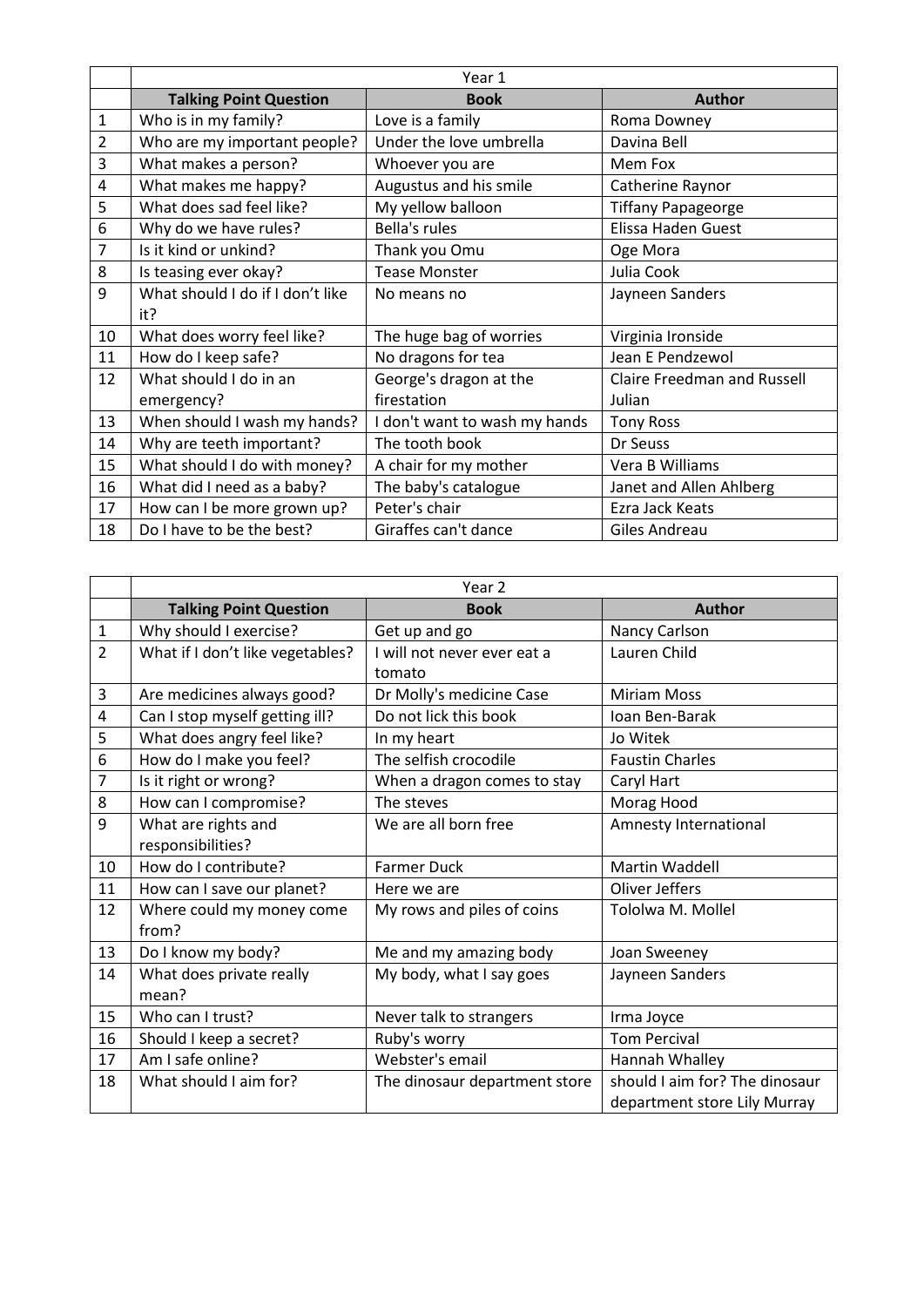|                | Year 3                                                   |                                                |                        |
|----------------|----------------------------------------------------------|------------------------------------------------|------------------------|
|                | <b>Talking Point Question</b>                            | <b>Book</b>                                    | <b>Author</b>          |
| $\mathbf{1}$   | What can affect my health?                               | Gregory the terrible eater                     | Mitchell Sharmat       |
| $\overline{2}$ | What's a balanced lifestyle?                             | Crab and Whale                                 | <b>Mark Pallis</b>     |
| 3              | What is Health and Safety?                               | Look out at home                               | Claire Llewellyn       |
| $\overline{4}$ | How does smoking damage my<br>health?                    | Smoking stinks Kim Gosselin                    | <b>Kim Gosselin</b>    |
| 5              | Who can help me be safe?                                 | Come and tell me                               | <b>Helen Hollick</b>   |
| 6              | What is restorative justice?                             | Two monsters                                   | David Mckee            |
| $\overline{7}$ | What are my rights and<br>responsibilities?              | The day the crayons quit                       | Oliver Jeffers         |
| 8              | What happens if I break a rule?                          | I did it, I'm sorry                            | Carolyn Buehner        |
| 9              | Why should I tell the truth?                             | The boy who cried bigfoot                      | <b>Scott Magoon</b>    |
| 10             | What does honesty really<br>mean?                        | A bike like Sergio's                           | <b>Maribeth Boelts</b> |
| 11             | What do I do when my friend is<br>sad?                   | The hug                                        | Eoin McLaughlin        |
| 12             | Who do my actions affect?                                | Fergal is fuming                               | <b>Robert Starling</b> |
| 13             | What are my relationship<br>rights and responsibilities? | The Go Away bird                               | Julia Donaldson        |
| 14             | How do I raise my concerns?                              | The Lion inside                                | Rachel Bright          |
| 15             | What's a community?                                      | In the swamp by the light of<br>the moon       | Frann Presten-Gannen   |
| 16             | How can we be different?                                 | Horace and Morris but mostly<br><b>Deloris</b> | James Howe             |
| 17             | Who else lives in my region?                             | Through my window                              | Tony Bradman           |
| 18             | Who else lives in the UK?                                | My two grannies                                | Floella Benjamin       |

|                | Year 4                                    |                                                                         |                                                |
|----------------|-------------------------------------------|-------------------------------------------------------------------------|------------------------------------------------|
|                | <b>Talking Point Question</b>             | <b>Book</b>                                                             | <b>Author</b>                                  |
| $\mathbf{1}$   | What's that feeling I have?               | The bear, the piano, the dog<br>and the fiddle                          | David Litchfield                               |
| $\overline{2}$ | What do I do when my friend is<br>cross?  | I hate everything                                                       | Sue Graves                                     |
| 3              | How do I compromise?                      | The squirrels who squabbled                                             | Rachel Bright                                  |
| $\overline{4}$ | How do I do emergency first<br>aid?       | Charlie is broken                                                       | Lauren Child                                   |
| 5              | Am I at risk?                             | Mini Rabbit not lost                                                    | John Bond                                      |
| 6              | How do I stay safe online?                | Chicken clicking                                                        | Jeanne Willis                                  |
| $\overline{7}$ | Am I safe on my mobile<br>phone?          | Elle gets a mobile phone                                                | Nina Du Thaler                                 |
| 8              | What can I do about negative<br>thoughts? | Your mind is like the sky                                               | <b>Bronwen Ballard</b>                         |
| 9              | Should I own up?                          | David gets in trouble David                                             | David Shannon                                  |
| 10             | Is it ok to hug?                          | Miles is the boss of his body                                           | Samantha KurtzmanCounter<br>and Abbie Schiller |
| 11             | What's an aspiration?                     | Stardust is discrimination?<br>Along came a different Tom<br>McLaughlin | Jeanne Willis                                  |
| 12             | What is enterprise?                       | Ruby's wish                                                             | Sharin Yim Bridges                             |
| 13             | What worries me in the world?             | The king who banned the dark                                            | Jeanne Emily Howarth-Booth                     |
| 14             | What is discrimination?                   | Along came a different                                                  | Tom McLaughlin                                 |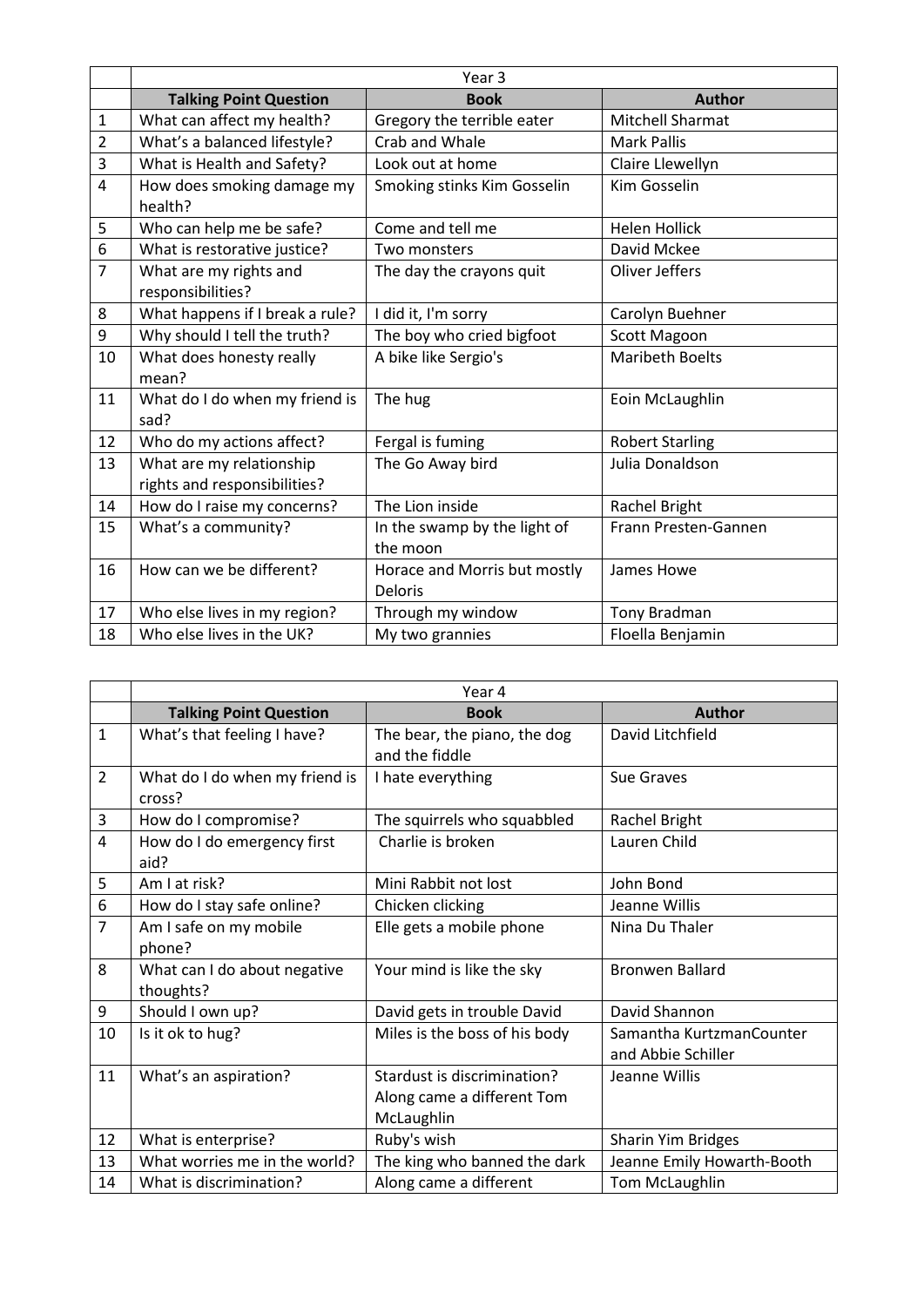| 15 | What does it mean to be anti-<br>social? | The bad seed             | Jory John      |
|----|------------------------------------------|--------------------------|----------------|
| 16 | How do I support my<br>community?        | What can a citizen do?   | Dave Eggers    |
| 17 | What's a volunteer?                      | A Castle on Viola Street | Dyanne Disalvo |
| 18 | Can I volunteer or help others?          | The red bicycle          | Jude Isabella  |

|                         | Year 5                        |                              |                              |
|-------------------------|-------------------------------|------------------------------|------------------------------|
|                         | <b>Talking Point Question</b> | <b>Book</b>                  | <b>Author</b>                |
| $\mathbf{1}$            | Can I set goals for me?       | Harold and the purple crayon | Crockett Johnson             |
| $\overline{2}$          | How does alcohol damage my    | Daddy doesn't have to be a   | Jane Thomas                  |
|                         | health?                       | giant anymore                |                              |
| 3                       | Can my mind get ill?          | Silly Billy                  | Anthony Browne               |
| $\overline{\mathbf{4}}$ | How do I make a choice?       | The storm whale              | Benji Davies                 |
| 5                       | Should my heart rule my head? | <b>Oliver and Patch</b>      | Claire Freedman              |
| 6                       | Why is change so scary?       | The Koala who could          | Rachel Bright                |
|                         | Ludwig                        |                              |                              |
| $\overline{7}$          | What is peer pressure? Ludwig | The story of Ferdinand       | Munro Leaf                   |
| 8                       | What if I'm uncomfortable?    | Let the children march       | <b>Monica Clark Robinson</b> |
| 9                       | What is loss?                 | Grandad's island             | Benji Davies                 |
| 10                      | Is my relationship unhealthy? | Just kidding                 | <b>Trudy Ludwig</b>          |
| 11                      | What's a relationship         | King and King                | Linda de Haan and Stern      |
|                         | commitment?                   |                              | Nijland                      |
| 12                      | What is a stereotype?         | I'm a girl                   | Yasmeen Ismail               |
| 13                      | What is prejudice?            | The sneetches                | Dr Seuss                     |
| 14                      | How do I challenge someone's  | How to be a lion             | Ed Vere                      |
|                         | views?                        |                              |                              |
| 15                      | What is a debt?               | Tight times                  | Barbara Shook Hazen          |
| 16                      | Who pays tax and what does it | <b>Taxes Taxes</b>           | Nancy Loewen                 |
|                         | do?                           |                              |                              |
| 17                      | Who chooses who runs our      | Grandaddy's turn             | Michael S Bandy              |
|                         | country?                      |                              |                              |
| 18                      | Can I save money and the      | Joseph had a little overcoat | <b>Simms Taback</b>          |
|                         | environment?                  |                              |                              |

|                | Year 6                                                    |                                            |                     |
|----------------|-----------------------------------------------------------|--------------------------------------------|---------------------|
|                | <b>Talking Point Question</b>                             | <b>Book</b>                                | <b>Author</b>       |
| $\mathbf{1}$   | How should I manage my<br>money?                          | A new coat for Anna                        | Harriet Ziefert     |
| $\overline{2}$ | How do drugs damage my<br>health?                         | My big sister takes drugs                  | Judith Vigna        |
| 3              | What affects my mental<br>health?                         | After the fall                             | Dan Santat          |
| 4              | Will sad things happen to me?                             | The Sea-Saw                                | <b>Tom Percival</b> |
| 5              | How do I break a habit?                                   | But it's just a game                       | Julia Cook          |
| 6              | Should I give in to peer<br>pressure?                     | Little cloud                               | Anne Booth          |
| $\overline{7}$ | Should I send/post something<br>I'm not comfortable with? | #Goldilocks - A hashtag<br>cautionary tale | Jeanne Willis       |
| 8              | What if I get dared?                                      | I dare you                                 | Reece Wykes         |
| 9              | If it happens all the time, does<br>it mean it's right?   | Malala's magic pencil                      | Malala Yousafzai    |
| 10             | What is puberty?                                          | Tad                                        | Benji Davies        |